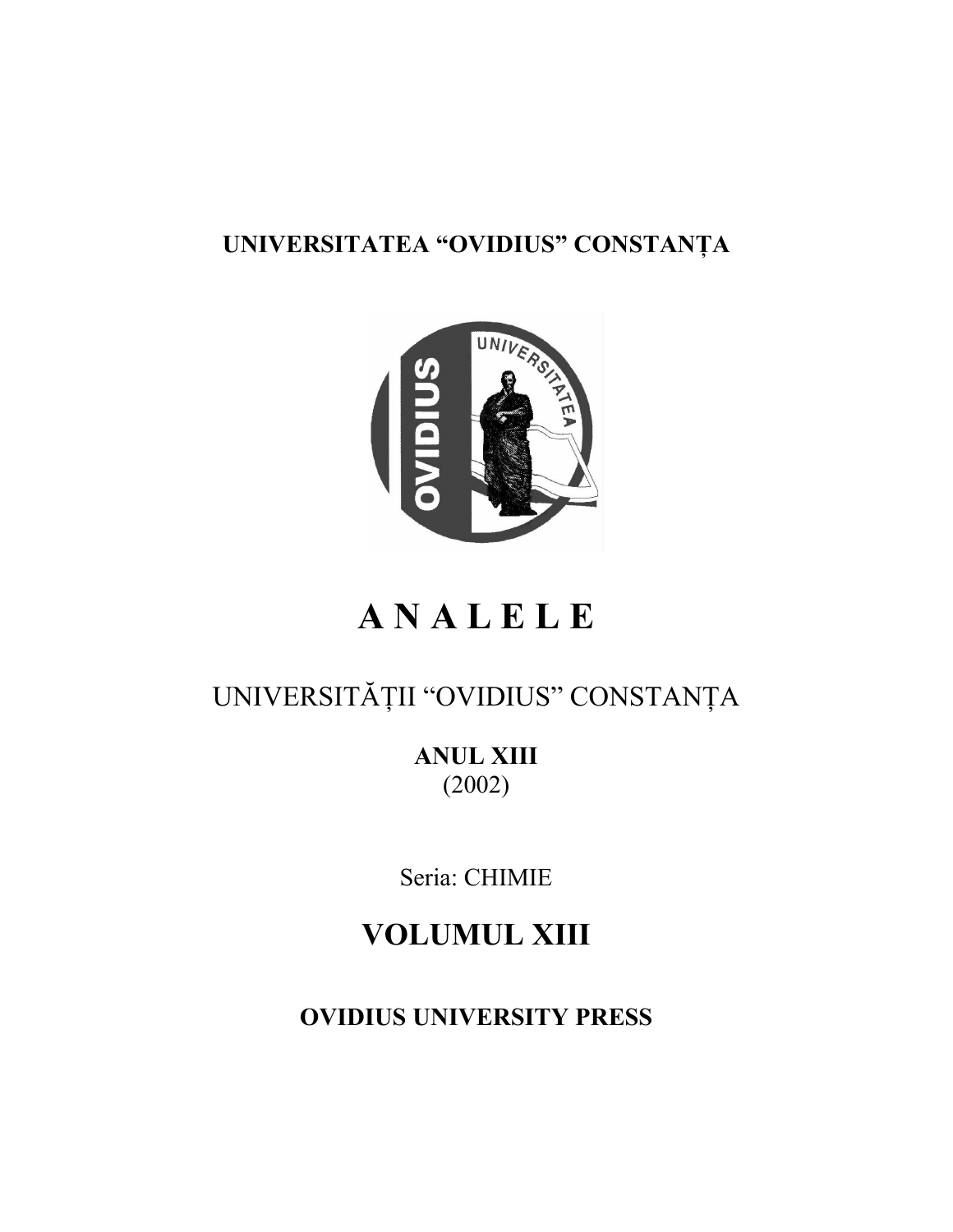# **A N A L E L E U N I V E R S I T Ă Ţ I I "O V I D I U S" C O N S T A N Ţ A**

Seria:

**CHIMIE**

VOL.XIII

ANUL XIII – 2002

ISSN – 1223 – 7221